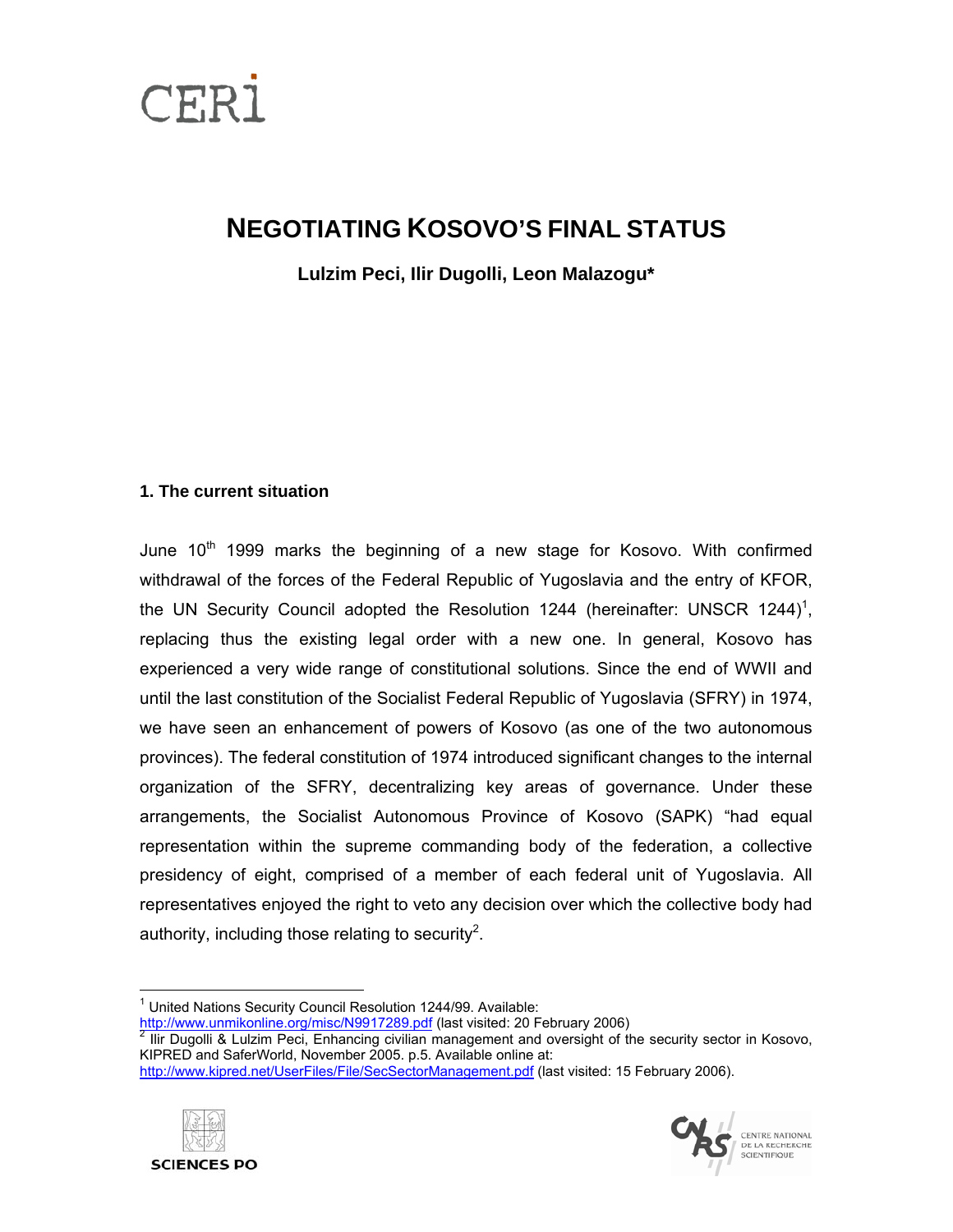This positive evolution came to an abrupt end in 1989 when the autonomy was revoked. Kosovo came under direct rule by Belgrade and its cronies, an entire decade characterized by gross and systematic violations of human rights. Continuous oppression and fruitless efforts of civil disobedience led to an escalation and to the armed conflict in 1998-9.

Post-war governance in Kosovo also underwent continuous osmosis. The chairing structure of Kosovo experienced permanent improvisations and a number of short-term adjustments. With this aspiration and in order to share responsibility, the Joint Interim Administrative Structure (JIAS) was established in December 1999. JIAS was composed of two bodies: Kosovo Transitional Council (KTC) and Interim Administrative Council (IAC), both with consultative character with Kosovo-wide oversight. In addition, there were 20 administrative departments co-chaired by an international and a local co-head, whose responsibilities included administration, service delivery and revenue collection.

With local and national elections held in 2000 and 2001 respectively, legitimate institutions at all levels emerged. Still, UNMIK retained more extensive authority than any other UN mission of similar kind. The UN vested "all legislative and executive authority with respect to Kosovo, including the administration of the judiciary" in UNMIK itself and the Special Representative of the Secretary-General  $(SRSG)^3$  $(SRSG)^3$ . The SRSG remained the highest civil official and has been heading the international civil administration and the entire institutional hierarchy in Kosovo. Security structure on the other hand is split between KFOR and UNMIK Civilian Police (CIVPOL). The former is under the command of Commander of KFOR, responsible to the NATO HQ, while the latter, through Police Commissioner report to the SRSG.

### **2. "Creative ambiguity" of UNSCR 1244 and its implications**

Division of governance between indigenous and international institutions stems out of the peculiar diplomatic settlement reached at the close of the Kosovo conflict in 1999. This settlement was encapsulated by UNSCR 1244 adopted in June 1999. While the Resolution in question "includes a commitment to Yugoslavia's sovereignty and territorial

<span id="page-1-0"></span> $3$  EECR, Volume 9 Number 4, Fall 2000. New York University Law School and Central European University. Available online: <http://www.law.nyu.edu/eecr/vol9num4/constitutionwatch/yugoslavia.html>(last visited: 20 February 2006)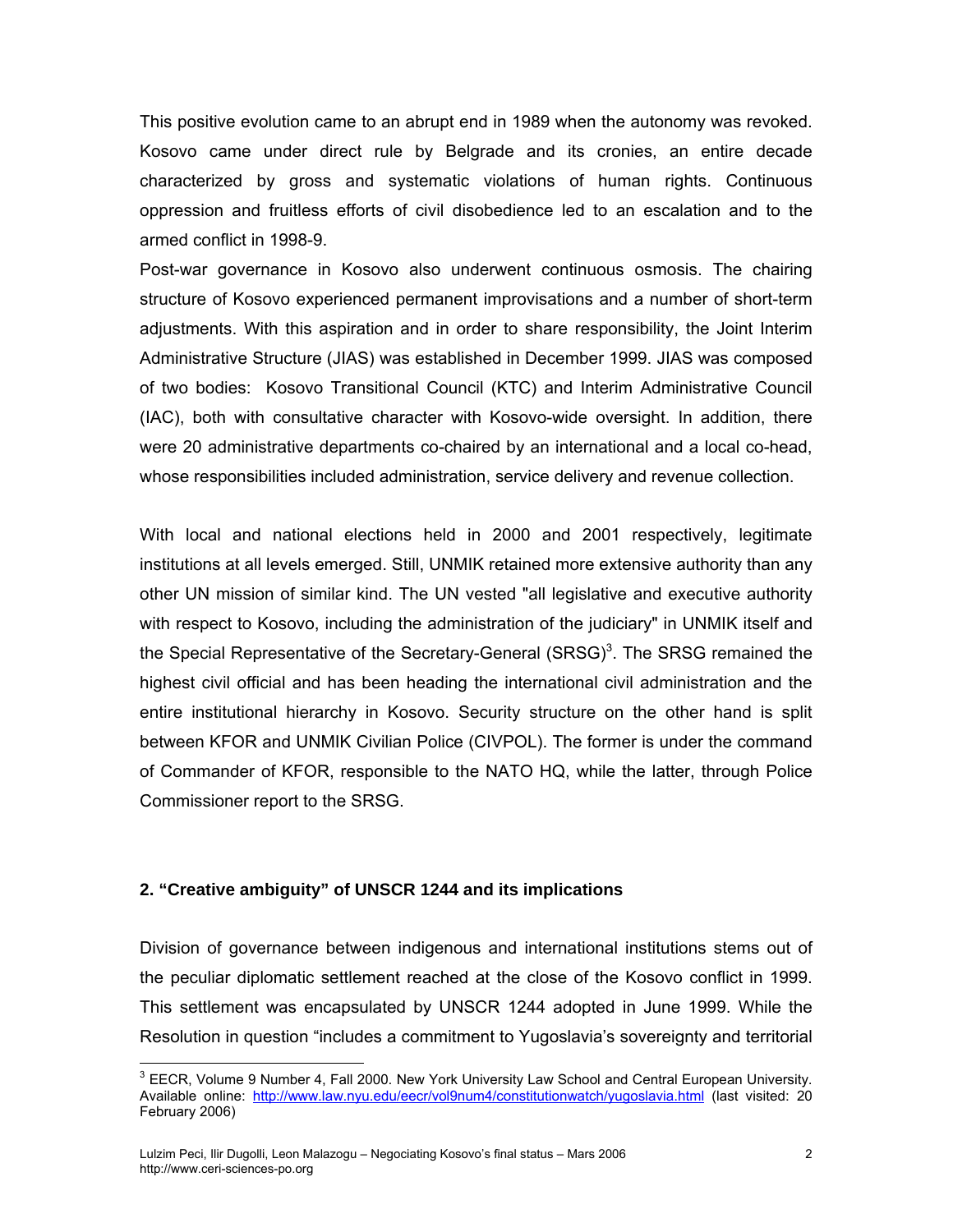integrity, it essentially created a UN protectorate in Kosovo<sup>"[4](#page-2-0)</sup>. More importantly, the UNSCR 1244 was enacted under the Chapter VII of the UN Charter which does not concern democratic state-building, but threats to international peace and security. UNSCR 1244/99 and the subsequent Constitutional Framework for Kosovo of May 2001 established a limited framework for self-governance under substantial international (civilian and military) supervision.

The ambiguous, or perhaps contradictory, mission of the international administration is summed up by UNMIK's mandate under the Resolution in question to "promote the establishment of substantial autonomy and self-government in Kosovo<sup>36</sup>. While the notion of 'substantial autonomy' offered a creative diplomatic solution six and a half years ago, it has, at least until recently, proved beyond successive international administrations to realize it on the ground<sup>[6](#page-2-2)</sup>.

The vague mandate of international administration has been stretched between two conflicting objectives, (a) substantial autonomy as provided by UNSCR 1244 and (b) state-building aspirations of the Kosovo's elite and its overwhelming majority. This situation naturally had serious implications for the political security on the ground. Kosovo is still administered primarily under the authority of Chapter VII of the UN Charter in the name of pacifying a threat to international peace and security and less in terms of a genuine state-building, although most analysts and officials recognize that this is in fact occurring. In other words, immediate stabilization has superseded efforts of genuine institution-building and empowerment of the local citizenry.

<span id="page-2-0"></span><sup>&</sup>lt;sup>4</sup> EECR, Volume 9 Number 4, Fall 2000. New York University Law School and Central European University. Available online: <http://www.law.nyu.edu/eecr/vol9num4/constitutionwatch/yugoslavia.html>(last visited: 20 February 2006).

<span id="page-2-1"></span><sup>&</sup>lt;sup>5</sup> United Nations Security Council Resolution 1244/99. Available online:

<span id="page-2-2"></span><sup>&</sup>lt;u>http://www.unmikonline.org/misc/N9917289.pdf</u> (last visited: 20 February 200[6](http://www.unmikonline.org/misc/N9917289.pdf))<br><sup>6</sup> As early as 2001 the Independent International Commission on Kosovo concluded that the effect of 'reserved powers' in the hands of the SRSG meant that, "instead of the substantial self-government promised the Kosovars under Resolution 1244, they will instead get very limited autonomy". Independent International Commission on Kosovo, 'The Follow-Up to the Kosovo Report - Why Conditional Independence? (IICK, 2001), p. 20.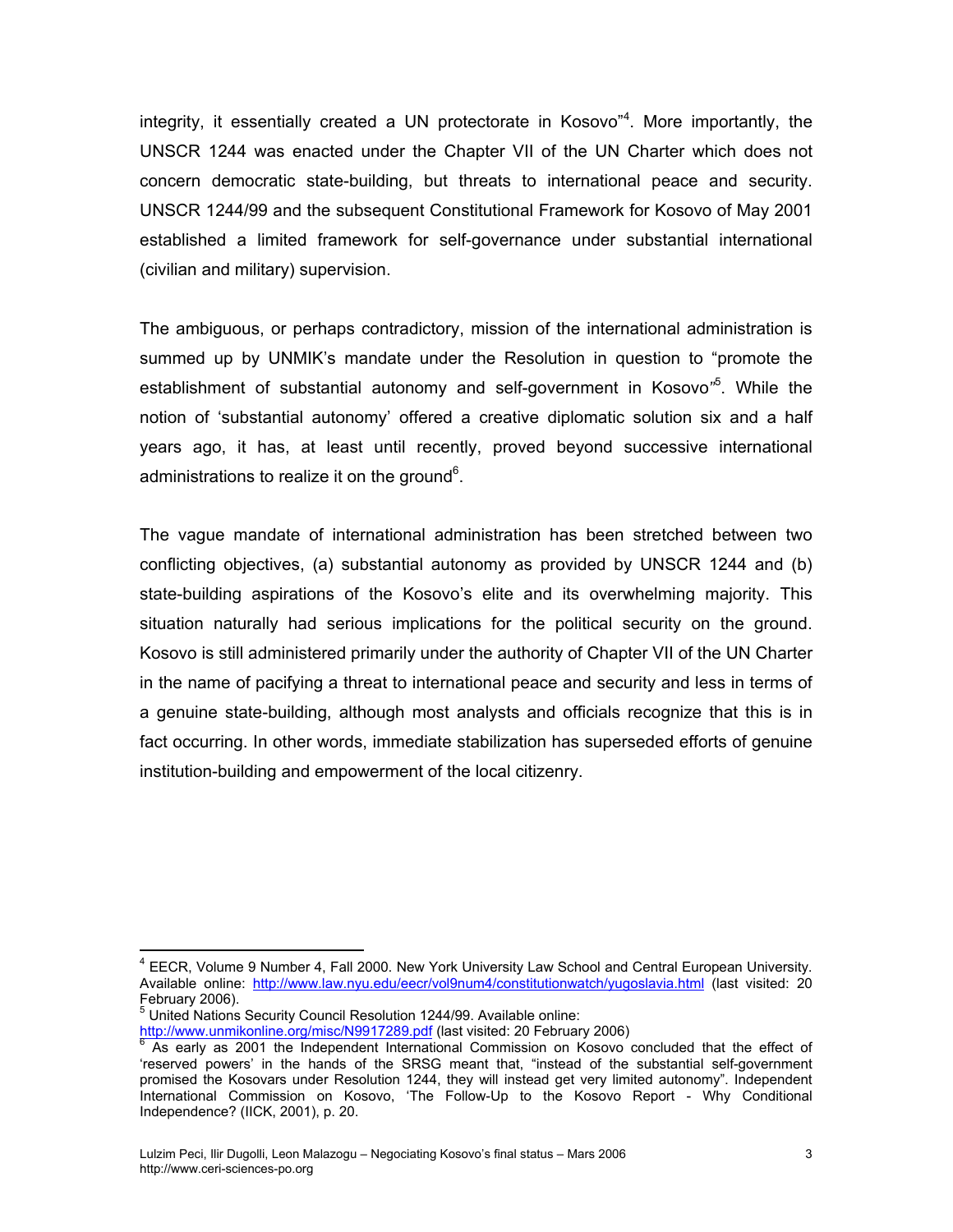## **3. Building legitimate institutions**

 "While UNSCR 1244 assigns ultimate responsibility for Kosovo to the UN administration, it also requires that the UN develop 'provisional institutions for democratic and autonomous self-government' and progressively transfer its administrative responsibilities to the local institutions"<sup>[7](#page-3-0)</sup>.

Institutions exercised only a handful of "transferred" responsibilities which under the Constitutional Framework for Provisional Self-government were not placed under the domain of "reserved responsibilities" for the SRSG and UNMIK ${}^{8}$  ${}^{8}$  ${}^{8}$ . There has been a huge political and moral investment by both international structures involved in Kosovo and political parties in organizing free and fair elections. In 2000 the first free elections in Kosovo were held. These were elections for municipal representatives and they were followed, a year later, by Kosovo-wide elections from which the Parliament, the Government and the President emerged. In 2002 and 2004 Kosovo had another wave of local and national elections, with gradually greater input and responsibility of local institutions in all areas of competence, including running the elections themselves. Finally, it is worth mentioning that transfer of power from one government to another and to the new president after the death of President Rugova, a person who has been at the forefront of Kosovo's movement for independence and LDK for nearly 16 years, took place without major obstacles.

Exercise of the authority of UNMIK and Provisional Institutions of Self-government (PISG) throughout the entire territory of Kosovo has continuously been challenged by the existence of parallel structures supported and directly controlled by Belgrade. Parallel structures, including courts and other outlets of the Belgrade government, which operate in Kosovo without hindrance, drastically undermine both the identification of citizens with the rule of law and their trust in the system. This is particularly the case with the Serb community which relies on such outlets for delivery of basic services. In spite of a continuous political commitment of the international administration to resolve the issue of parallel structures little has been done and the reality on the ground proves the

<span id="page-3-0"></span> $<sup>7</sup>$  EECR, Volume 9 Number 4, Fall 2000. New York University Law School and Central European University.</sup> Available online: <http://www.law.nyu.edu/eecr/vol9num4/constitutionwatch/yugoslavia.html>(last visited: 20 February 2006)

<span id="page-3-1"></span>Regulation 2001/9 on A Constitutional Framework for Provisional Self-government. Available online: <http://www.unmikonline.org/regulations/2001/reg09-01.htm> (last visited: 15 February 2006)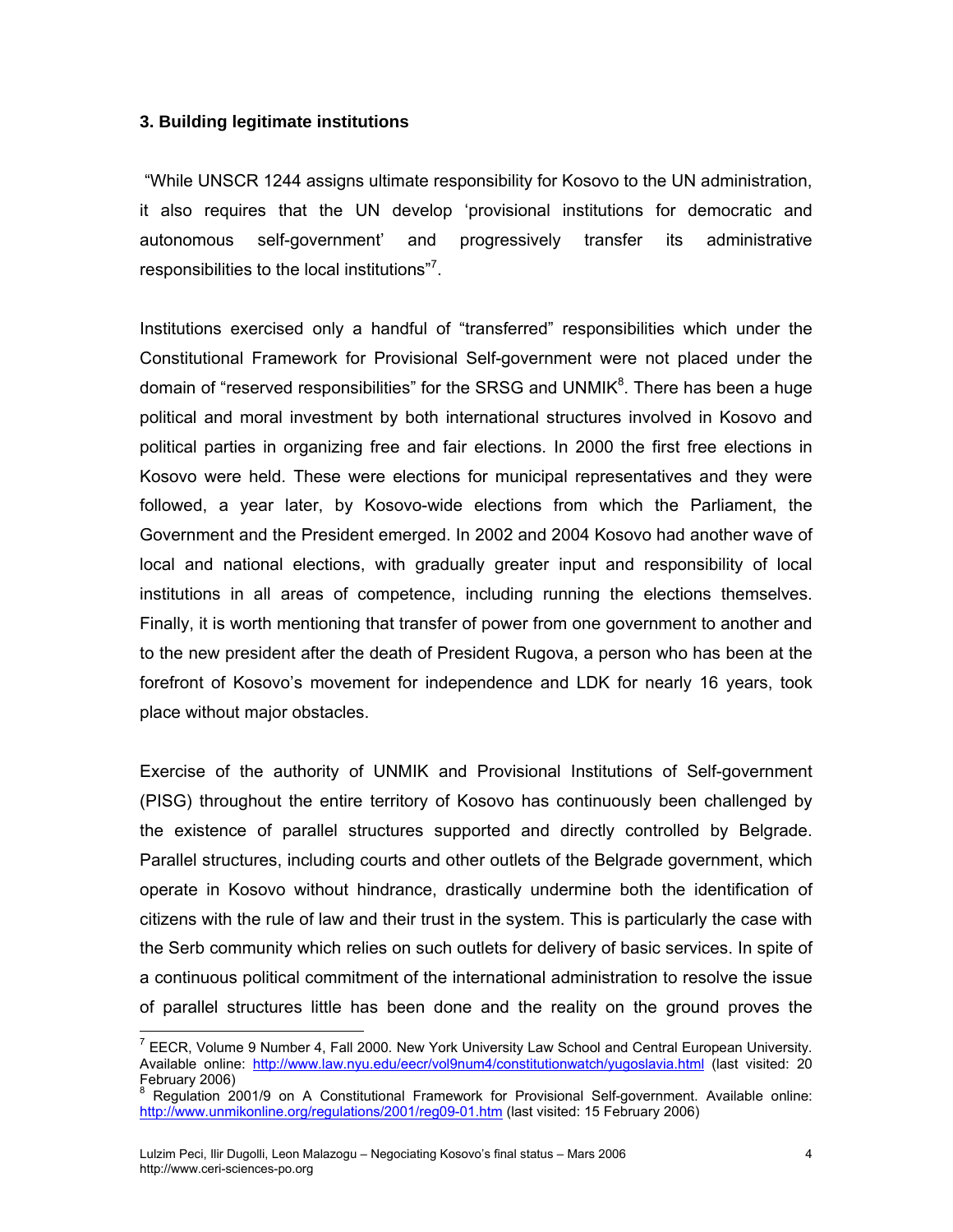contrary<sup>[9](#page-4-0)</sup>. As noted by a respectable international think-tank: "Northern Mitrovica and the three northern-most Serb-dominated municipalities have been and continue to be bastions of Belgrade-supported parallel administration ever since KFOR consolidated the defensive line drawn by beleaguered Kosovo Serbs along the River Ibar in summer 1999"<sup>10</sup>. The persistence of parallel structures is generally seen as a political demonstration of Serbia's presence in Kosovo as well as a reflection of mistrust between the two largest ethnic communities, which seriously undermines the implementation of the rule of law in the entire territory of Kosovo $11$ .

# **4. "Standards before status" and the strategy of procrastination**

Performance of the PISG and UNMIK is measured against a set of benchmarks set during the administration of the third SRSG, Michel Steiner. In his words, the role of the international community in post-war Kosovo constituted of three phases. The first phase was the NATO intervention, followed by the establishment of international administration, elections, gradual transfer of responsibilities to local institutions and improvement of, what Steiner labeled "eight standards"<sup>12</sup>. After substantial improvement in the area of standards the process of addressing the final status would follow and the third phase, according to Steiner, would be to draw Kosovo closer to the European Union<sup>13</sup>. Yet, it was not before 2002 that UNMIK chief Michael Steiner introduced what soon turned into an official UNMIK mantra, "Standards before Status". Officially, this policy set a number of benchmarks supposed to be met before proceeding on talks about Kosovo's final status. However, such an approach was generally perceived as an effort to buy time rather than provide guidance and incentives to local institutions. As a consequence, the "Standards before Status" were gradually transformed into "Standards for Kosovo" which put them *en par* with status.

<span id="page-4-0"></span><sup>9&</sup>lt;br><sup>9</sup> OSCE. Legal Systems Monitoring Section, March 2002, p.8.<br><sup>10</sup> ICG, Collapse in Kosovo. Available online:

<span id="page-4-1"></span>

[http://www.crisisgroup.org/library/documents/europe/balkans/155\\_collapse\\_in\\_kosovo\\_revised.pdf](http://www.crisisgroup.org/library/documents/europe/balkans/155_collapse_in_kosovo_revised.pdf) (last visited: 21<br>February 2006), p.12.

<span id="page-4-3"></span><span id="page-4-2"></span>

<sup>&</sup>lt;sup>11</sup> Eide report, Oct. 2005, p.12.<br><sup>12</sup> Standards include eight areas, viz. functioning democratic institutions; rule of law; freedom of movement; return and integration of all Kosovo inhabitants; development of a market economy; full property rights for all citizens; dialogue and normalized relations with Belgrade; reduction and transformation of the KPC. <http://www.unmikonline.org/standards/><br><sup>13</sup> As quoted in Janusz Bugajski, R. Bruce Hitchner, Paul Williams, Achieving a Final Status Settlement for

<span id="page-4-4"></span>Kosovo, Center for Strategic and International Studies, Nov.2003. p.11-12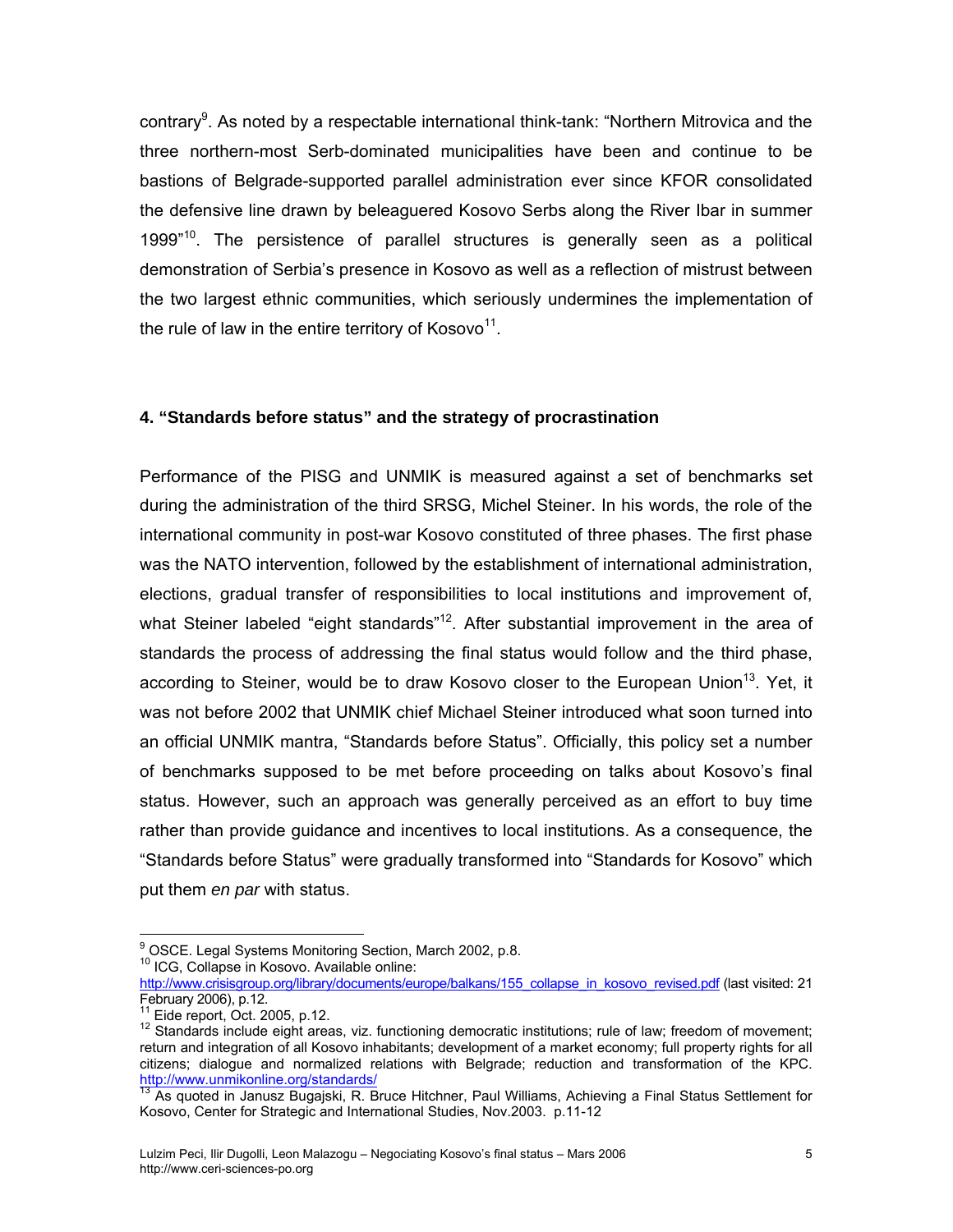As pressure to tackle the issue of the status strengthened, there were increasing calls to clarify and prioritize key standards. In the words of the chief of mission of the US office in Prishtina, "standards are not legal terms but conditions for the existence of a successful society<sup>"14</sup>. At a hearing by the Foreign Relations Committee of the European Parliament's Committee, a prominent MEP voiced that "Standards and status should go hand in hand"<sup>15</sup>. The same MEP voiced what Kosovars had been saying since the announcement of "Standards before Status" policy that "the Kosovo government is blamed for not meeting the required standards - regarding e.g. the rule of law, the return of refugees, property rights, a functioning economy - whereas it is not the Kosovo government but only the UN which has the power to do this."<sup>16</sup> In reaction to the above, "the Standards for Kosovo" were launched by SRSG Harry Holkeri and PM Bajram Rexhepi at the end of 2003. "Standards for Kosovo" were "agreed between the Kosovo provisional institutions of self-government and UNMIK, and were approved by the United Nations Security Council.<sup>[17](#page-5-3)</sup>

Impressions of a gradual progress and hopes for an ideal time for tackling the final status dissipated in March 2004. Kosovo then saw the worst violence since the end of the war, which left 19 persons dead, 900 injured, thousands displaced and around 700 buildings. In front of the riots, "the unstable foundations of four and a half years of gradual progress in Kosovo buckled and gave away<sup>"18</sup>. Rampage, among others, triggered appointment of a rapporteur tasked by the US Secretary General with responsibility to look into UNMIK and come up with suggestions for the way ahead. This report, prepared by Kai Eide, Norway's ambassador to NATO, criticized UNMIK and the lack of its proactive strategy. In addition, it advised moving fast towards resolving the status question. It stipulated that there was "no ideal moment for raising the future status issue. There may not even be a

<span id="page-5-0"></span><sup>&</sup>lt;sup>14</sup> Interview with Reno Harnish (Chief of Mission, US Office in Prishtina), January 13, 2003 VoA, "To Clarify Standards Before Status", <http://pristina.usmission.gov/rh/rh16.htm> (last visited: 18 February 2006)<br><sup>15</sup> Doris Pack, European Parliament, Committee on Foreign Affairs 'Standards and status' should go hand in

<span id="page-5-1"></span>hand, <u>[http://europa-eu-un.org/articles/lt/article\\_4265\\_lt.htm](http://europa-eu-un.org/articles/lt/article_4265_lt.htm)</u> (last visited: 18 February 2006)<br><sup>16</sup> Ibid<br><sup>17</sup> http://www.unmikonline.org/standards/ (accessed 15 February 2006)<br><sup>18</sup> International Crisis Group, Collapse in

<span id="page-5-3"></span><span id="page-5-2"></span>

<span id="page-5-4"></span>[http://www.crisisgroup.org/library/documents/europe/balkans/155\\_collapse\\_in\\_kosovo\\_revised.pdf](http://www.crisisgroup.org/library/documents/europe/balkans/155_collapse_in_kosovo_revised.pdf) (accessed: 15 February 2006) . p.3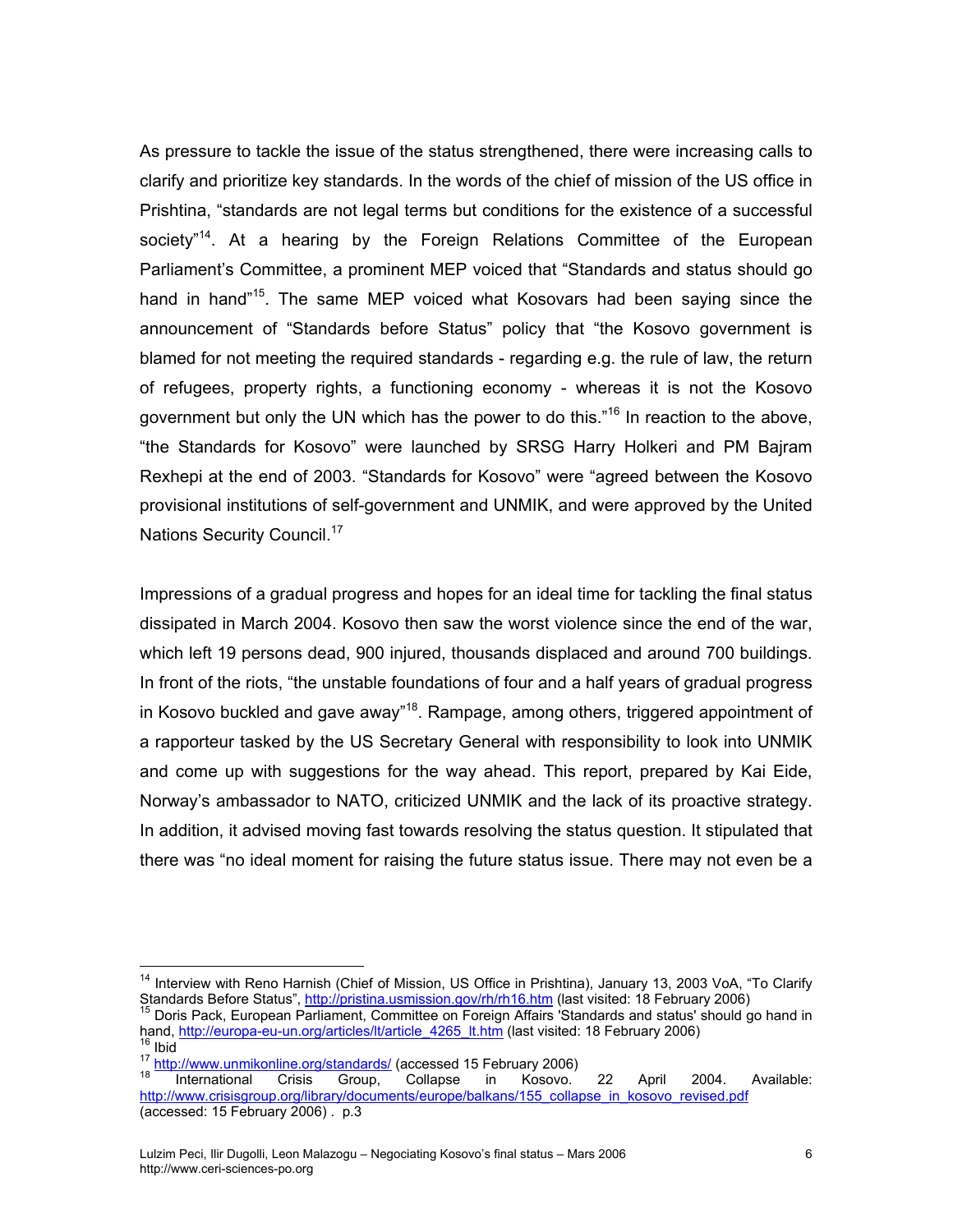good moment<sup>"19</sup>. The report also claimed that the status guo was unbearable and would have only negative impact, and thus "the process must be initiated, albeit cautiously"<sup>20</sup>.

# **5. Kosovo's Internal Politics**

During the first mandate of local institutions (since 2001 until 2004), Kosovo had a wide coalition government encompassing all significant political forces, the party of the resistance of the nineties, LDK (Democratic League of Kosovo), and the two major political forces that came out warring factions, PDK (Democratic Party of Kosovo) and AAK (Alliance for the Future of Kosovo). In addition, Serbs and non-Serb minorities each had a minister in the government. As differences among them were high, such a wide coalition was good news as it promised to avoid serious conflict among any of these factions. Although the next elections in 2004 produced a similar breakdown of political forces, a two-party coalition government left two significant parties in the opposition, PDK and the newly-formed ORA (meaning: "watch", "clock" and "time"). Whereas this increased tension somewhat, there are increasing signs that opposition parties have rehabilitated in their role and are preparing for the medium or long-haul.

With regard to interethnic relations, although serious mechanisms have been introduced by UNMIK and by the Government of Kosovo, the lack of participation by communities has seriously hampered their integration. With the Serb intermittent exception and partially that of the Roma, all communities have been part of the institutions since 1999. Besides the partial participation in the local elections in 2002, Serbs boycotted three sets of other elections. Further, they withdrew from the Kosovo Parliament in early 2004 and have largely been missing from there ever since.

One Serb party, SDP (Kosovo Serbs' Democratic Party), led by Slavisa Petkovic, has been present in the legislature and in the government, but its power is limited at best and it is largely considered as a traitor by other Serb entities. The mandates of other Serbs

<span id="page-6-0"></span><sup>&</sup>lt;sup>19</sup> Ambassador Kai Eide. The Situation in Kosovo Report to the Secretary-General of the United Nations. Report, p.13<br><sup>20</sup> Ambassador Kai Eide. The Situation in Kosovo Report to the Secretary-General of the United Nations.

<span id="page-6-1"></span>Report, p.13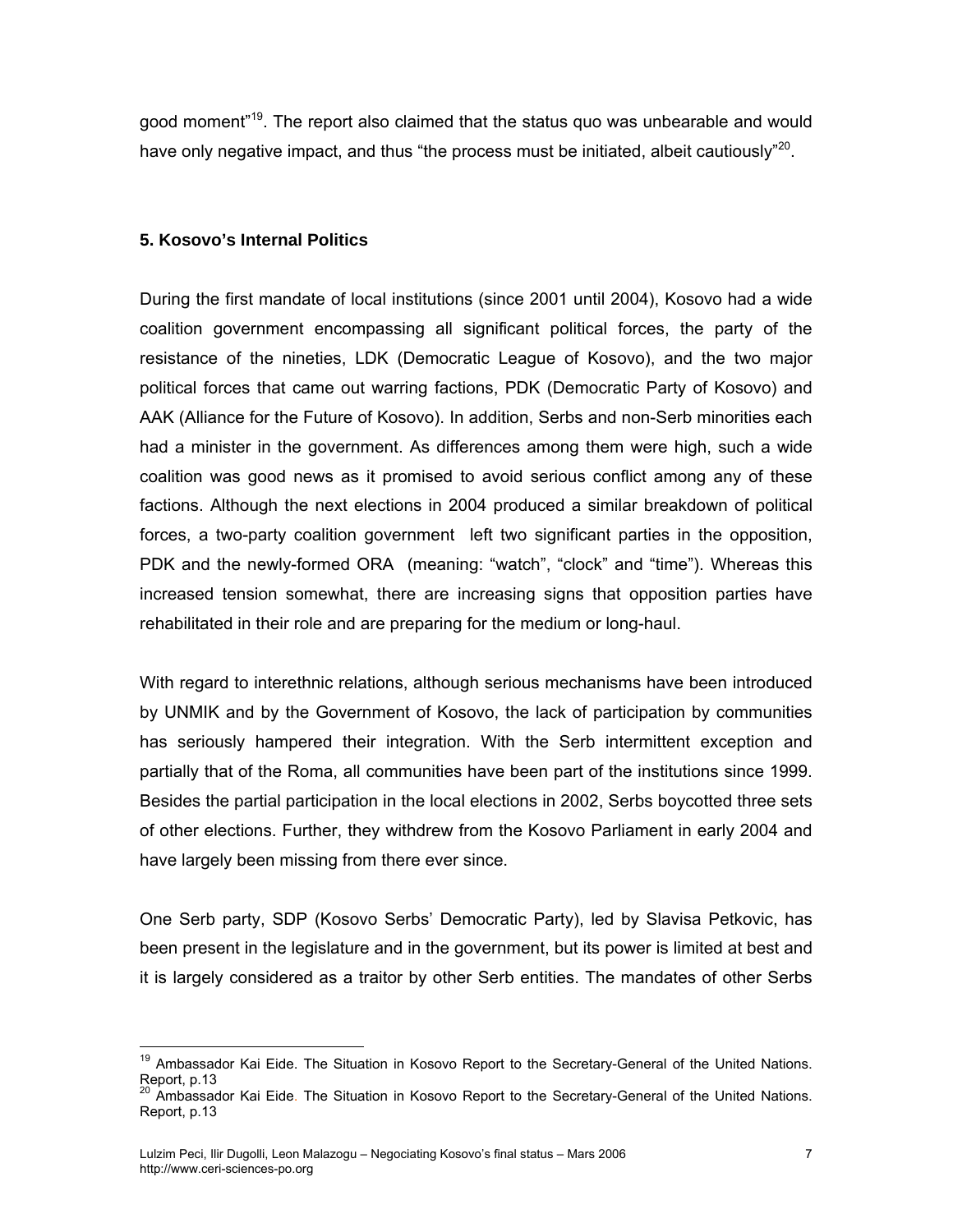who do not attend the sessions of the Assembly have not been taken, although this party requested that their mandates should be given to his party.

Despite significant concessions made towards minorities, such as the 20 set-aside seats (uniquely granted on top of the seats won), ethnic budgeting (where the budget of every municipality is proportionally granted to each community), powerful municipalities, the use of Serb language across Kosovo at an equal footing with Albanian, these were insufficient to encourage the Serbs to join the institutions.

The major explanation for this is two-fold: (a) the lack of leadership among the Kosovo Serbs and the domination of Belgrade, and (b) the impending negotiations, and the effective meaning that joining the institutions would mean recognizing the independence of Kosovo. Although an effective political elite of Kosovo Serbs started to appear in 2004, their will to talk to Albanians was soon crushed by Belgrade which played local leaders against each other and marginalized them. Many analysts have thus accused Belgrade of sacrificing the future of local Serbs for their brinkmanship strategy of trying to hold of some parts of Kosovo. As a result, Kosovo Serbs today are a divided lot with a uncertain demographic concentration in some areas that they occupy today, and without any willingness to engage the Kosovar Albanians. Some of their leaders understand the mistake that has been made by boycotting the institutions, but are unable to make another decision given Belgrade's resistance $21$ .

Non-Serb, or often called, other communities, have not faced any similar relationships with their mother countries but have also split in smaller clusters and have ended up with less power to make an impact. Whereas greatly advantaged with representation in the Assembly, and arguably the ability to influence the formation of the government, all communities had split in several groups at different times. For example, the Bosniaks belong to three different political parties, although two finally entered a coalition of non-Serb minorities forged by the international community. Turks have also managed to coalesce around a single party as have done the Egyptians. The Roma remain split also, often due to unhelpful meddling of international Roma groups.

<span id="page-7-0"></span><sup>&</sup>lt;sup>21</sup> For e.g. the leader of the "Serbian List for Kosovo and Metohija", Oliver Ivanovic. "Boycott of Kosovo elections was a mistake", 2 March 2005. New agency B92. Available: [http://www.b92.net/info/komentari.php?nav\\_id=163374&version=print](http://www.b92.net/info/komentari.php?nav_id=163374&version=print) (visited: 24 February 2006)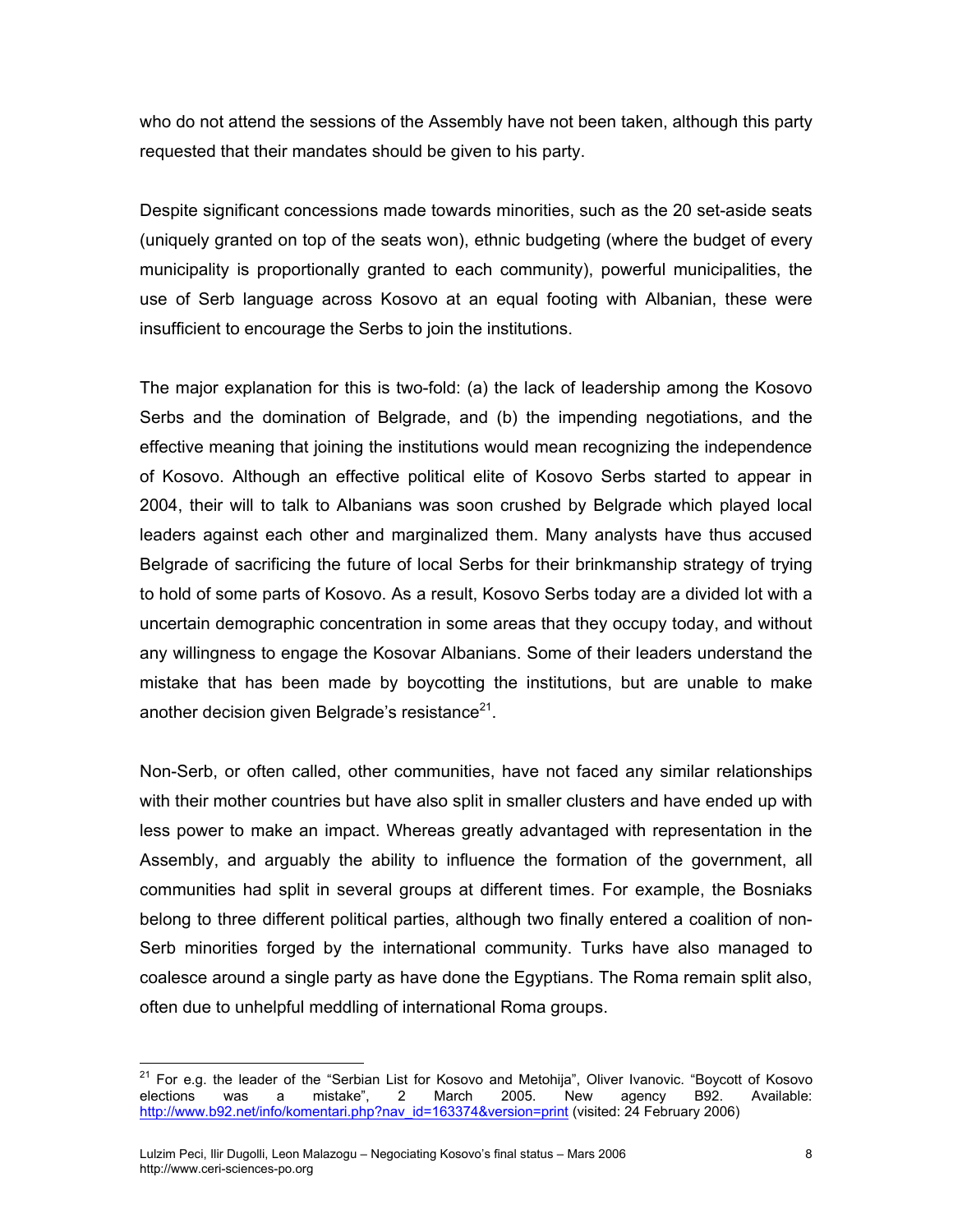#### **6. Negotiations' environment**

By their very nature, negotiations are tricky and imply making difficult concessions. As this paper shows, in return for independence, Kosovars will need to agree to a peace agreement which will comprise a decentralization scheme, an international mission with prerogatives on minority rights and perhaps some limitations of exercising external sovereignty, although the last two only for a limited period of time. Further, numerous processes occurring at the same time may befuddle the Kosovar policymakers, an example of which has been the handover of new competencies, which had almost stalled in the past six years, and is now likely to proceed at a rhythm faster that the government can absorb, thus overburdening government with weak managing capacity.

Another seriously distracting factor was the death of President Rugova, however this was quickly offset by the orderly and quick transition with the election of the new President, Fatmir Sejdiu. The most senior potential candidates were not viewed as consensual enough, hence the narrowing of options on LDK's General Secretary, Mr. Sejdiu. Local institutions such as the Kosovo Police Service (KPS) and the Kosovo Protection Corps (KPC) also passed an important test and managed the security during the burial ceremony impeccably. It is worth noting that 10% of KPS is composed by Kosovo Serbs, and the proportional of minorities in senior levels reaches 20%, significantly more than their share of the population. The KPC has also marked an increasing inclusion of minorities as well.

#### **7. Regional policies towards Kosovo and its status**

Official policy of Serbia about the status of Kosovo is a vague formula "more then autonomy less then independence" with a proposed political - territorial autonomy for Serbian community under the direct Belgrade's authority. This practically means a return of Kosovo in the situation it was before 1999, possibility that has been rejected by the Contact Group (a group of nations that supervises international policy in Kosovo, comprised of US, UK, France, Italy, Germany and Russian Federation).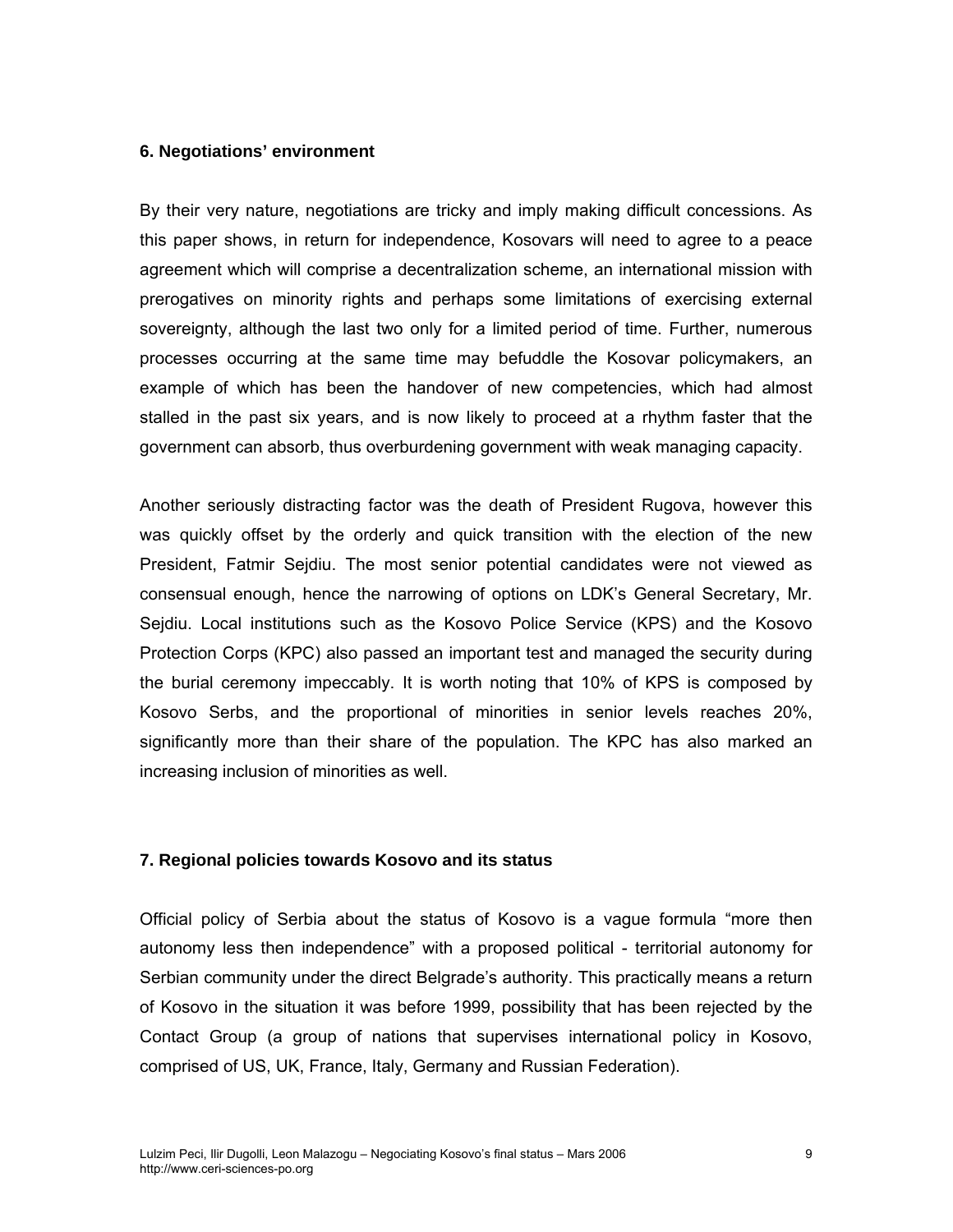The recent statements, initially of the political director of the Foreign Office, and increasingly of a large number of international officials heralding that independence is gradually becoming acceptable and a potential option, has brought nervousness in Belgrade.<sup>22</sup> As a reaction to growing indications about the shape that Kosovo's future status will take, the leader of Radical Party of Serbia, Tomislav Nikolic, claimed that he has reached a deal with Prime Minister Vojislav Kostunica to declare Kosovo an "occupied territory" and to resist by "all possible means" any outside imposition of a separate and independent Kosovo, a statement which has not been denied so far by the Prime Minister<sup>23</sup>. These signs display a lack of consolidated vision amongst Serbia's policymakers regarding the untying of Kosovo's knot. Even a stronger indication of this state of confusion is President Tadic's plea in front of the Security Council in mid February 2006, for a "grace period of 20 years before the final status of Kosovo should be reached<sup>"24</sup> which no international policymakers entertained.

In the case of Macedonia its main concern is the level of stability and security in its immediate north neighborhood, which has the potential to significantly affect the speed of its integration into the European Union and NATO. In this respect, an early clarification of Kosovo's status is considered by Macedonian leadership as beneficial for its interests.<sup>25</sup> However, until late 2004, the position of Macedonia towards Kosovo's status was largely neutral in declarations, but discreetly was supporting the option of Kosovo as a part of Serbia<sup>26</sup>. Now this position has shifted significantly and does not exclude the possibility of an independent Kosovo. Along the lines of this shift, Prime-Minister Vlado Buckovski has stated that Macedonia needs to protect its own interests in the region, regardless of its ties to Belgrade and will support any agreement between Belgrade and Pristina as long as it does not affect Macedonia's territorial integrity and sovereignty, and that Skopje as a minor player will play a constructive role<sup>27</sup>.

The position of Albania since the beginning of the nineties has been discretely proindependence, but until lately this position was not an official state policy. The discrepancy between formal and informal policies occurred due to limits of Tirana's

<span id="page-9-2"></span><u>http://www.b92.net/info/emisije/kaziprst.php?nav\_id=188822&yyyy=2006&mm=02</u> (visited: 22 February 2006)<br><sup>[24](http://www.b92.net/info/emisije/kaziprst.php?nav_id=188822&yyyy=2006&mm=02)</sup>"Security Council on Kosovo", 14 February 2006. News agency B92. Available: <u>http://www.b92.net/info/vesti/u\_fokusu.php?id=24&start=0&nav\_id=188535</u> (accessed: 24 February 2006)<br><sup>25</sup> Radio Free Europe: Buckovski: Maqedonia është e interesuar për zgjidhjen sa më të shpejtë të statusit të

<span id="page-9-3"></span>Kosovës, September 1st, 2004, <http://www.europaelire.org/programs/features/2004/09/20040901171552asp><br><sup>26</sup> Macedonia Tilts Towards Kosovo's Independence, October 15<sup>[th](http://www.europaelire.org/programs/features/2004/09/20040901171552asp)</sup>, 2005, Balkan Investigative Reporting

<span id="page-9-1"></span><span id="page-9-0"></span><sup>&</sup>lt;sup>22</sup> Ian Traynor, "Serbia threatens to resist Kosovo independence plan", The Guardian, February 20<sup>th</sup>, 2006<br><sup>23</sup> "Occupation – calls for a war", 16 February 2006. B92 News Agency. Available:

<span id="page-9-5"></span><span id="page-9-4"></span>Network, Available: http://www.birn.eu.com/insight\_03\_2\_eng.php (visited 20 February 2006).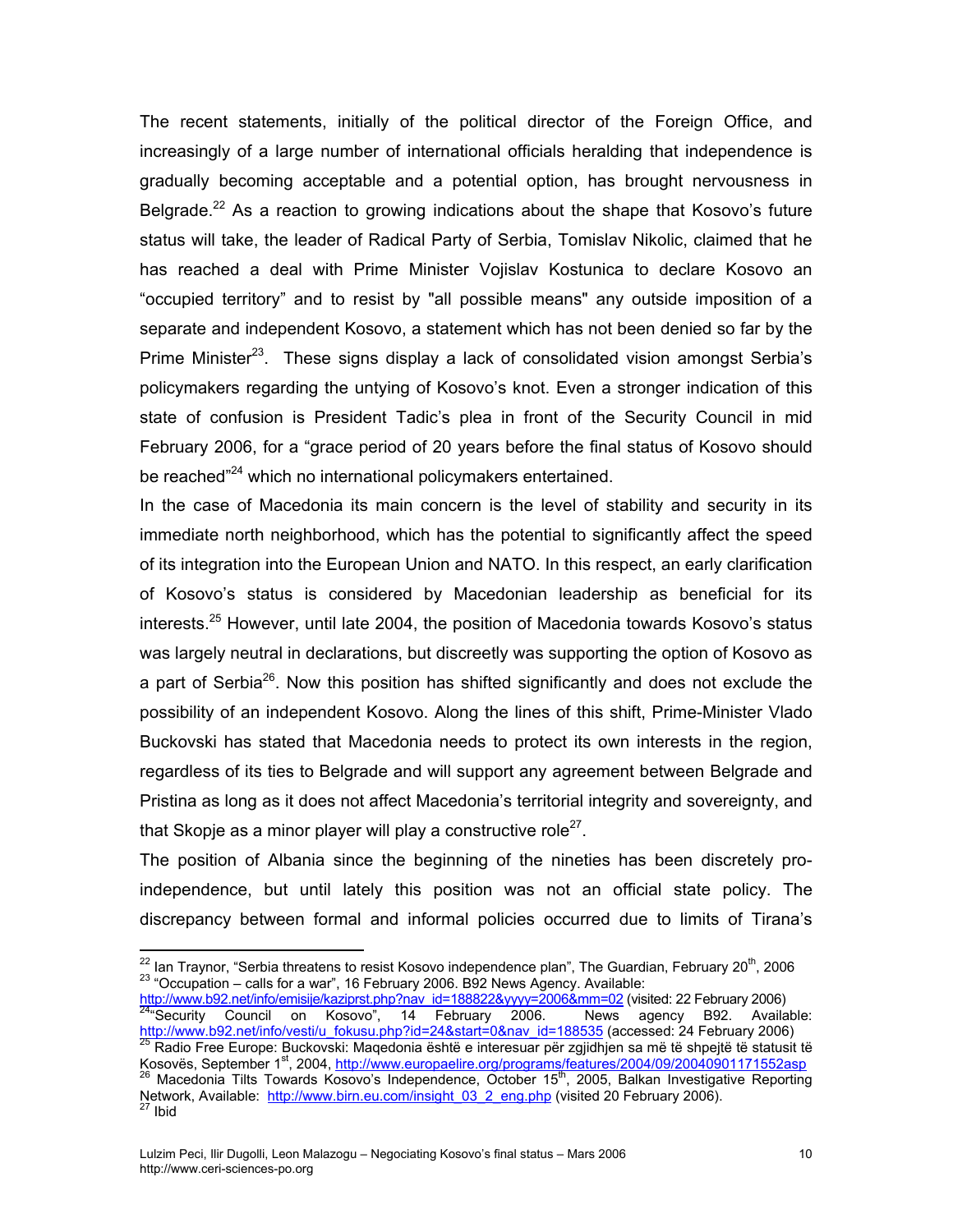foreign policies, mainly imposed from its Euro-Atlantic aspirations. However, the Government of Sali Berisha has formalized the option of independence as its official policy since late 2005 by stating that Kosovo' s status should be solved in accordance with the will of its citizens for self-determination, by guaranteeing the rights of all minorities in close cooperation with Contact Group<sup>28</sup>. Such unequivocal statements have also followed from President Alfred Mojsiu. In the beginning of 2006 this position was further clarified by considering the option of independence essentially as non-negotiable, but modalities for achieving it as conditions<sup>29</sup>, thus Albania became a front runner in the region for the option of independence.

Montenegro and Kosovo consider their unresolved status issues as unrelated to each other, despite the fact that both of them are nominally under the sovereignty of Belgrade and that both issues are to be addressed simultaneously. Similarly with Macedonia, the policy of Montenegro is largely neutral but not hostile to any option, and it is interested for an early solution through dialogue between Prishtina and Belgrade mediated by international community<sup>30</sup>. Openly skeptical of the future of the state union, Montenegro's leadership privately endorses Kosovo's independence, though they realize that openly advocating such a policy would harm their own claim for breaking away from Belgrade.

### **8. Positions of the main actors in the negotiations process**

### *International community*

 $\overline{a}$ 

In two of its recent declarations, the Contact Group has put forward the principles for settling the status of Kosovo. The first declaration clarified what Kosovo's external status can not be, by four NOs: no return to pre-March 1999 situation, no partition of Kosovo, no union of Kosovo with any country or part of any country and not posing a military or security threat to its neighbors. The second declaration further clarified that Kosovo's future status has to be acceptable to the people of Kosovo. $31$ 

<span id="page-10-0"></span><sup>&</sup>lt;sup>28</sup> See for example: "Now he says 'independence for Kosovo'", Kosovo Daily Newspaper "Express" p.7,

<span id="page-10-1"></span>October 19<sup>th</sup>, 2005.<br><sup>29</sup> Interview with Albanian Foreign Minister Mr. Besnik Mustafaj, News24 republished by Kosovo Information Center, January 2006. Available online: <http://www.kosova.com/lexo.php?kat=9&atrikulli=30061>(last visited:

<span id="page-10-2"></span><sup>10</sup> February 2006)<br><sup>30</sup> "Kosovo's status according to the will of the citizens" ("Statusi i Kosovës në bazë të vullnetit të qytetarëve,<br>thotë Berisha. Koha Ditore, p.2 October 19<sup>th</sup>, 2006.

<span id="page-10-3"></span><sup>&</sup>lt;sup>31</sup>Statement by the Contact Group on the Future of Kosovo, November 2005. Available: <http://www.eu2006.at/de/News/information/0102Kontaktgruppe.html>(last visited: 24 February 2006);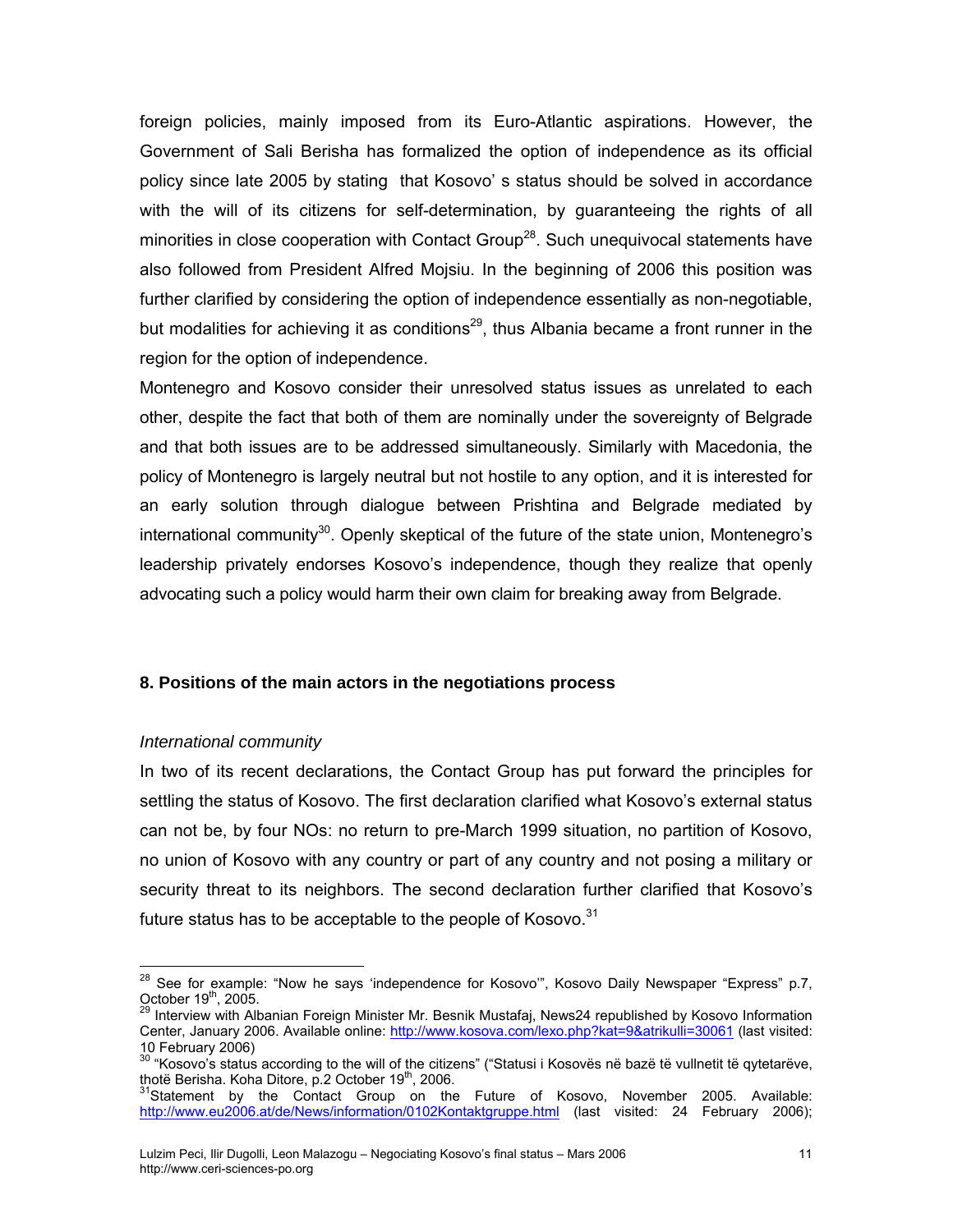Statements of the Contact Group were further clarified by various international officials, but initially by the Swiss Minister of Foreign Affairs as well as by the political director of the Foreign Office during his visit in the beginning of February 2006 in Prishtina and Belgrade, when he stated that independence for Kosovo was a realistic settlement. In addition, in the last UN Security Council debate on Kosovo that took place on February 16<sup>th</sup>, 2006 the US, British and French representatives urged a quick settlement, whereas the British official declared that independence was probably the only option for Kosovo. They have now been joined by similar declarations by many other high-level officials.

In this line, the UN Special Envoy on Kosovo's Status, the former Finish President Martii Ahtisaari, declared that the Contact Group has achieved agreement that in the end the population of Kosovo has to decide how the future of the region will look like. These statements have been received with harsh reactions in Belgrade and by a number of Serbian representatives of Kosovo $32$ . In spite of such reactions in Serbia, the first round of official talks on the status of Kosovo between Prishtina and Belgrade took place in Vienna on February 21 -22, 2006. The talks were evaluated as constructive by the Deputy UN Envoy Mr. Albert Rohan<sup>33</sup>. There is no clear and long-term timetable about the talks, but the next meeting is expected to take place in March 2006. Although in a number of instances the Secretary General's Special Envoy expressed desire to have the talks concluded before the end of 2006, he also pointed that "there is no time schedule fixed..." and that, simply, it will be proceeded "as expeditiously as possible"<sup>34</sup>.

#### *Kosovo's negotiating team*

<u>.</u>

Kosovo's political leadership went through a few failed attempts to set a structure in charge of negotiations, capped by the President of Kosovo, Ibrahim Rugova, on September 2005 who announced its establishment. Aside of the President himself who lead it, the team included the Prime Minister, Speaker of the Assembly, and presidents of two main opposition parties, PDK and ORA. By the end of September, the team's platform was endorsed in Kosovo's Assembly. The team, popularly labeled as "the team

<sup>&</sup>quot;…Ministers look to Belgrade to bear in mind that the settlement needs, inter alia, to be acceptable to the people of Kosovo". Statement by the Contact Group on the Future of Kosovo (31 January 2006). Available: [http://www.fco.gov.uk/servlet/Front?pagename=OpenMarket/Xcelerate/ShowPage&c=Page&cid=1007029](http://www.fco.gov.uk/servlet/Front?pagename=OpenMarket/Xcelerate/ShowPage&c=Page&cid=1007029%20391638&a=KArticle&aid=1136909612032) 

<span id="page-11-0"></span><sup>&</sup>lt;mark>[391638&a=KArticle&aid=1136909612032](http://www.fco.gov.uk/servlet/Front?pagename=OpenMarket/Xcelerate/ShowPage&c=Page&cid=1007029%20391638&a=KArticle&aid=1136909612032)</mark> (visited: 15 February 2006).<br><sup>32</sup> "Ahtisaari: Majority will decide" (Ahtisaari: Većina će odlučivati) News Agency, B92. Available: <http://www.b92.net/info/pretraga.php?q=ahtisari+vecina+ce+odluciti> (visited: February 19<sup>th</sup>, 2006)<br><sup>[33](http://www.b92.net/info/pretraga.php?q=ahtisari+vecina+ce+odluciti)</sup> :Albert Rohan: Success" (Albert Rohan: Sukses), Kosovo Daily "Express" , February 22<sup>nd</sup>, 2006<br><sup>34</sup> UNMIK Press Brief

<span id="page-11-1"></span>

<span id="page-11-2"></span>Conference, Belgrade, Press Briefing Notes. 25 November 2005.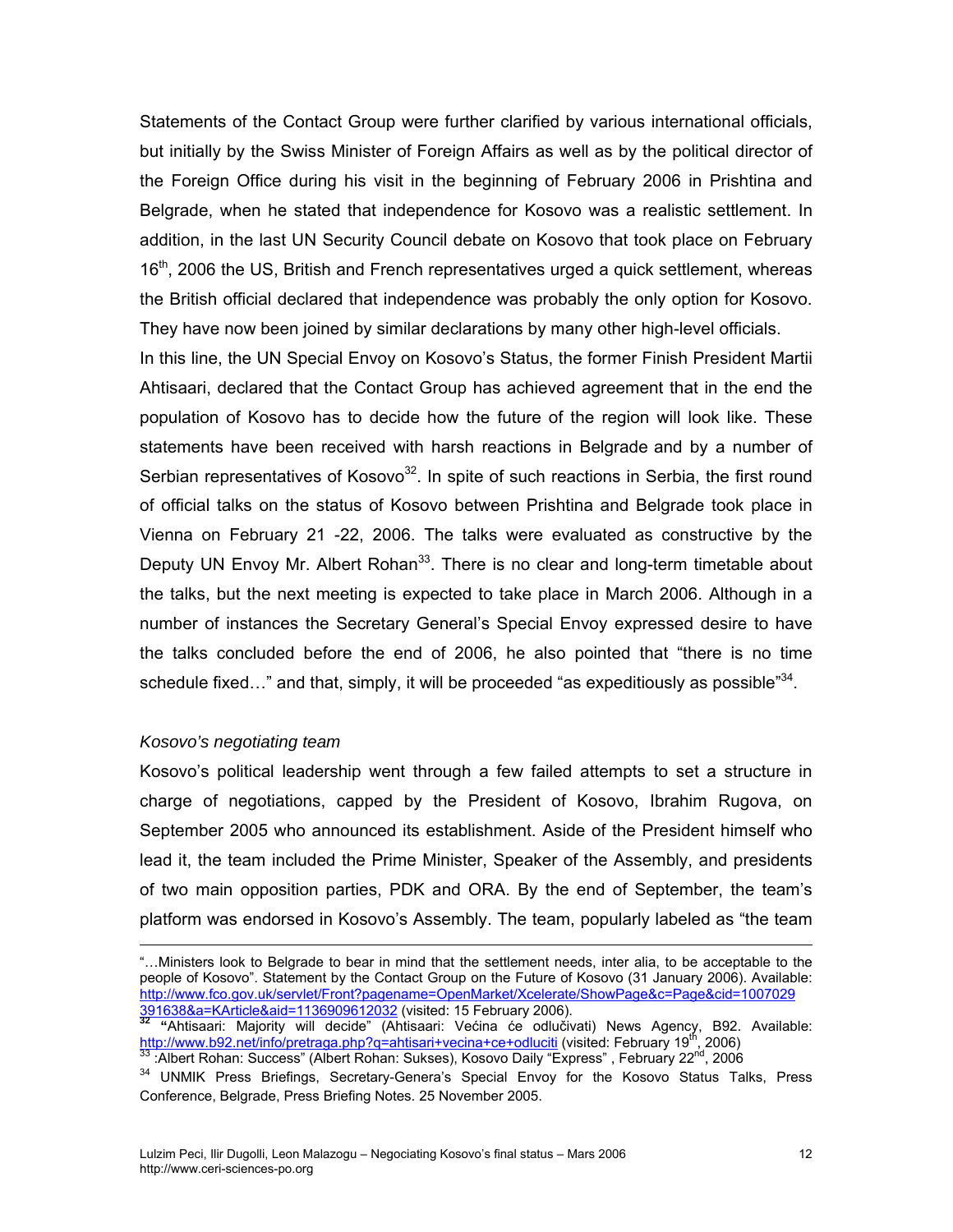of unity" managed to meet couple of times before President Rugova passed away on January 21<sup>st</sup> 2006. After the election as successor of President Rugova, Fatmir Sejdiu quickly ensconced himself as the chair of the team.

The negotiation team is assisted by the Political-Strategic Groups and a number of expert teams, viz. a team on constitutional and legal issues, team on economic issues and a team on security issues. Some of the most striking difficulties displayed so far were related with the unclear division of responsibilities between these two bodies, dilemmas between delegation of responsibilities and micromanaging them as well as the lack of rules of procedure. The drama with Vienna talks on decentralization, with lengthy discussions on establishment of the delegation and appointment of its chair, which took place on 20-21 February 2006, illustrates a segment of these difficulties. Unable to find a solution for the chair of the Kosovo delegation for Vienna, Kosovo's "team of unity" named two co-heads, one minister from the biggest party (LDK) and one former minister from the main opposition party (PDK). As both co-heads (the latter a member of the Strategic-Political Group and the former a regular participant in the meetings of the same) disagreed with the idea to have co-heads, this practically reversed the earlier decision of the "team of unity" leaving the group under a single chairperson. However, they finally mustered the much-craved 'unity' and returned satisfied from Vienna. As good elements displayed so far it is worth mentioning relatively consensual decisionmaking and readiness to involve as much as possible experts, both local and international.

### *Serbia's position*

The platform(s) so far launched by Belgrade have been branded either as non-realistic or aiming partition. Various aims at a Serb entity, or veto over "vital interests" were rejected by most international stakeholders. Perhaps drawing from bitter lessons in Bosnia and Herzegovina most international stakeholders are not motivated to create a dysfunctional system.

Whereas the international community has not shown much sympathy for Belgrade's requests, it has shown readiness to have Belgrade involved in the process and try to elicit practical demands of Kosovo Serbs that Kosovo can meet. Examples abound such as the appointment of municipal police heads, competences over justice, educational policies and curriculum, or horizontal links of Serbs with Belgrade. Belgrade has been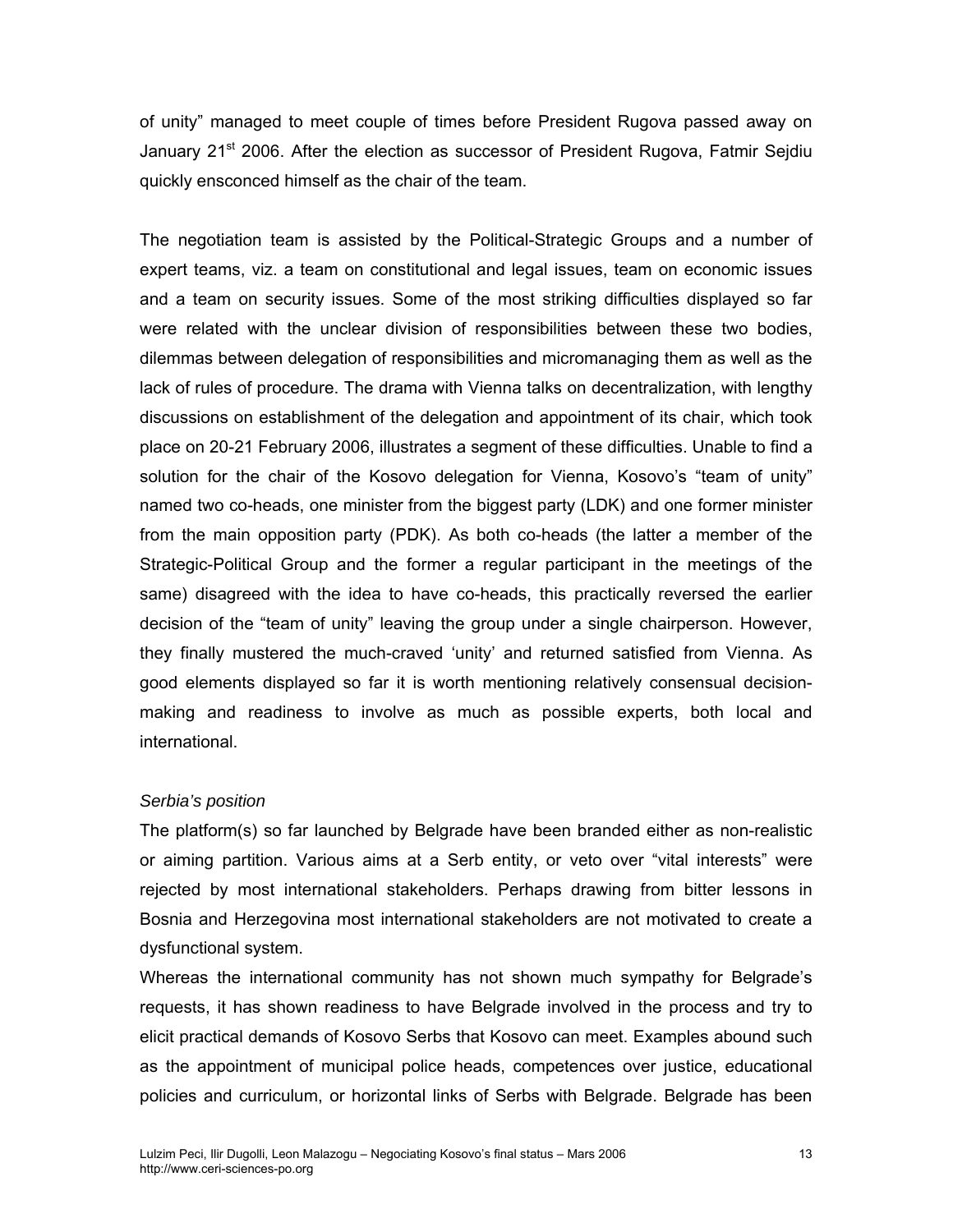reluctant to engage in such talks fearing this would justify independence of Kosovo and Albanians were reluctant fearing this gives Belgrade a veto power over the solution of its status. It took fairly explicit signals by the international community to convince Kosovo Albanians to engage in making a more detailed document, the "Basic principles of local government reform in Kosovo", to show willingness for concessions but leaves the actionable matters to the process of negotiations. Other issues which will have to be tackled are decentralization (boundaries and competencies of municipalities), protection and access to objects of the Serbian Orthodox Church, the future international mission, services for the Serbs such as health, etc.

The most important issue in this process is whether Belgrade will engage genuinely in designing mechanisms for the protection of local Serbs and to what degree will it push its drive for territorial maximization. One of the problems is that the Serbian team has only two Kosovo Serbs, who are anyway closely associated with Belgrade politics. This raises doubts over how and to what degree are the interests of Kosovo Serbs going to be taken into account. As it seems that Belgrade will not be accepting any independence for Kosovo, international community may attempt to get Belgrade's signature to such an endeavor, but not at all costs.

## **9. A Negotiated Arbitration**

Belgrade's platform(s) so far have been deemed as contravening international human rights law and counter to contemporary state practice. However, as Belgrade insisted on a different role from that of a minority advocate, this role has partly been played by the international community who has been requesting that the Kosovar Albanians come up with a serious offer that addresses these issues. Involving the Kosovo Serbs and encouraging them to participate while ignoring Belgrade is next to impossible at this stage and this remains the main issue to be solved if possible; inversely, the imposition of a solution seems inevitable. This situation leads to a process by which Ahtisaari and his team will be negotiating between the two parts whatever is able to negotiate. Such a process will enable them to understand the fears and opportunities of both sides, based on which they can draft an agreement as acceptable to both sides as possible and make them sign it. Some, such as the ICG have already suggested that mutual agreement is